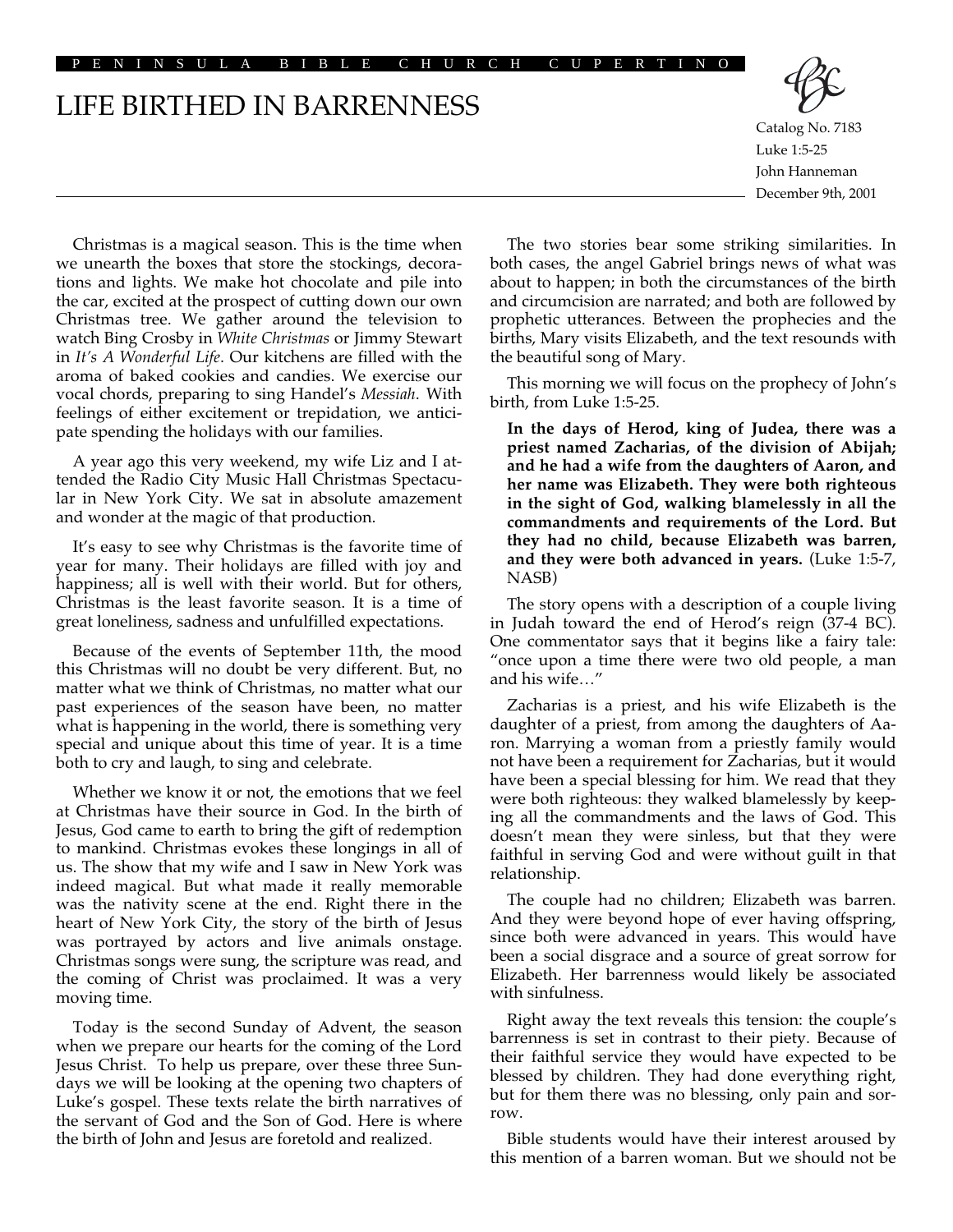surprised that the gospel story begins with a childless couple. The story of Israel began in the same way, with Abraham and Sarah.

The Old Testament records the stories of five barren women: Sarah, Rebekah, Rachel, Manoah's wife (we do not know her name), and Hannah. Each of these women would eventually give birth to son of great significance in the redemption story. Elizabeth now becomes the sixth such woman in the Bible.

And soon we will be introduced to a seventh woman (seven being the number of perfection). This one is not barren, however; she is a virgin. The mention of a barren woman heightens our anticipation that something or someone is coming, because the state of barrenness is connected to the redemption story and the promised seed.

**Now it happened that while he was performing his priestly service before God in the appointed order of his division, according to the custom of the priestly office, he was chosen by lot to enter the temple of the Lord and burn incense. And the whole multitude of the people were in prayer outside at the hour of the incense offering.** (1:8-10)

The priests were divided into twenty-four divisions, each of which served twice a year in the temple, for a period of one week. There were not enough sacred duties to occupy all the priests, so lots were cast to see who would perform each function.

The incense offering was made twice daily, in the holy place of the temple, to symbolize and express prayer. The chosen priest would go into the holy place with the other priests; then they would retire, leaving him alone. When the signal was given, he would offer the incense.

Worshippers waited in the outer court until the priest had discharged his duty and dismissed them with a benediction. The offering of incense was regarded as a great privilege. A priest could not do this more than once in his lifetime, and some priests never had that privilege. When Zacharias performed this task, it was the most important moment in his life.

**And an angel of the Lord appeared to him, standing to the right of the altar of incense. Zacharias was troubled when he saw the angel, and fear gripped him. But the angel said to him, "Do not be afraid, Zacharias, for your petition has been heard, and your wife Elizabeth will bear you a son, and you will give him the name John. You will have joy and gladness, and many will rejoice at his birth. For he will be great in the sight of the Lord; and he will drink no wine or liquor, and he will be filled with the Holy Spirit while yet in his mother's womb. And he will turn many of the sons of Israel back to the LORD their God. It is he who will go as a forerunner before Him in the spirit and power of Elijah, TO TURN THE HEARTS OF THE FATHERS BACK TO THE CHILDREN, and the disobedient to the attitude of the righteous, so**

## **as to make ready a people prepared for the Lord."** (1:11-17)

An angel appears to Zacharias at the altar of incense. This had not happened in Israel in a long time. At first, Zacharias is scared out of his wits. He is troubled and frightened at the sight of the angel. But the angel reassures him, telling him not to fear. He informs Zacharias that his prayer had been answered and he and Elizabeth will have a son.

The prayer referred to is likely the prayer that Zacharias said as he presented the incense offering. Did he petition for a son? On this occasion it is unlikely that he would have made his private concern the subject of his prayer. In any event, Zacharias and Elizabeth were too old. No, Zacharias prayed for the redemption of Israel. His prayer would be answered in a most amazing way, and his own son would have a role in bringing about that redemption.

The angel tells Zacharias several things about his promised son. He would be called John, which means, "the Lord is gracious." Usually it was the father's duty to name his child. God's taking over this task was a sign that he was making the child his responsibility.

Second, this son would bring great joy and gladness to many. Third, he would be considered great before the Lord. John would be the greatest person of his generation. He was the one of whom Jesus said, "I say to you, among those born of women there is no one greater than John" (Luke 7:28).

Fourth, like Samuel, this one would be dedicated to the Lord. He would not drink any wine or strong drink. Fifth, he would be empowered by the Holy Spirit from the beginning. The Spirit began to stir in Samson following his birth, but he was with John from the womb.

Sixth, he would have a very significant and special destiny: he would turn the sons of Israel to the Lord; he would fulfill the role of Elijah and the prophecy of Malachi; he would prepare the way for the coming of God. Zacharias would prophecy concerning him,

## **"And you, child, will be called the prophet of the Most High;**

**For you will go on BEFORE THE LORD TO PREPARE HIS WAYs; To give to His people the knowledge of salvation By the forgiveness of their sins."** (Luke 1:76-77)

John would accomplish what the Old Testament prophets could not.

## **Zacharias said to the angel, "How will I know this for certain? For I am an old man and my wife is advanced in years."** (1:18)

Zacharias responds with unbelief to this announcement by the angel. Amazingly, his response is very similar to Abraham's centuries earlier. In Genesis 15, Abraham asks God, referring to the land, "How shall I know that I shall possess it?" Abraham laughed when God told him that he and Sarah would have a son (Gen 17).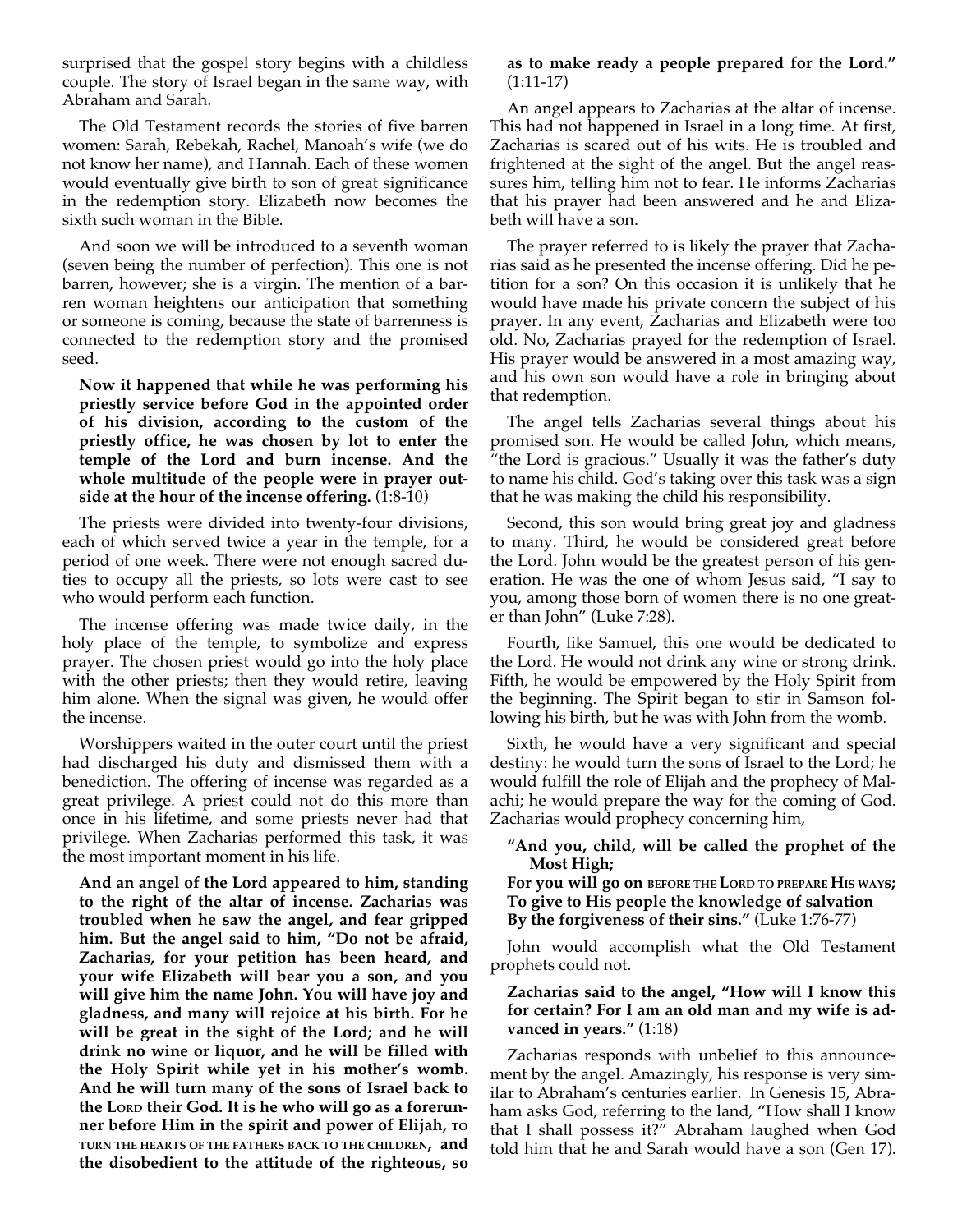Zacharias, in effect, is requesting a sign from the angel, in the same way that Gideon had asked for a sign.

**The angel answered and said to him, "I am Gabriel, who stands in the presence of God, and I have been sent to speak to you and to bring you this good news. And behold, you shall be silent and unable to speak until the day when these things take place, because you did not believe my words, which will be fulfilled in their proper time."** (1:19-20)

Gabriel discloses his name very emphatically. He tells Zacharias that if he wants a sign, then he shall have it, only it won't be what he thinks. Zacharias will be silent, unable to speak until Gabriel's words are fulfilled. He will not be able to speak again until the birth of John and he is able to confirm the name of his son.

**The people were waiting for Zacharias, and were wondering at his delay in the temple. But when he came out, he was unable to speak to them; and they realized that he had seen a vision in the temple; and he kept making signs to them, and remained mute.** (1:21-22)

Zacharias comes out of the temple and the people are waiting for a benediction, but they do not hear any. They surmise that something unspeakable has taken place.

**When the days of his priestly service were ended, he went back home. After these days Elizabeth his wife became pregnant, and she kept herself in seclusion for five months, saying, "This is the way the Lord has dealt with me in the days when He looked with favor upon me, to take away my disgrace among men."** (1:23-25)

Apparently Zacharias remained in Jerusalem that week. When the couple returned to their home, Elizabeth conceived. It is not clear why she stayed in seclusion. But, since her pregnancy would not have shown yet, perhaps she did not want to be seen in public until it was obvious that the Lord had taken away her reproach. It would not be long before she was delivered from disgrace.

John is the one who helps us prepare in this season of Advent. He is the one who cried in the wilderness, "Make smooth in the desert a highway for our God."

The account instructs us that unless God supernaturally breaks into the human story, we will remain barren, no matter how well or how piously we behave. The good news of the coming of the Savior emphatically declares that life can be birthed in barrenness. Elizabeth was barren, Israel was barren, indeed we are barren. But God is not.

The emotion that we feel at Christmas signifies our longing for redemption, for something to be birthed in us. We offer our incense and pray, and God hears us. He gave birth to two sons, one to prepare and one to fulfill. The birth of the first to a barren woman prepares us for the miraculous birth of the second.

Everything about the birth narratives is supernatural. Every detail is marked by the presence of the Holy Spirit. John is filled with the Holy Spirit while yet in the womb (verse 15); the Holy Spirit came upon Mary with power (35); when Mary greeted Elizabeth, Elizabeth was filled with the Holy Spirit (41); when John was born, Zacharias prophesied, filled with the Holy Spirit (67). Everything about the text reveals that God broke through barrenness. And he breaks through our barrenness too.

Reflecting on this text I was reminded of another Elizabeth—my own wife. I certainly am not comparing my wife and me to the pious couple that we read about in the text. But one thing I know for certain is that my wife is filled with the Holy Spirit. God speaks to her in amazing ways. In fact, her coming to Christ was accompanied by a vision.

When I met Liz, her home was very dark and barren. The same was true of her mother's heart. But the life and light in my wife was a light that one day would shine in the darkness of her mother's heart. Liz was the "voice crying in the wilderness."

In Christmas of 1981, twenty years ago, our family went to Colorado for the holidays. Liz's mother was alone, and she sensed her barrenness as never before. In her pain she prayed to God for redemption, and God heard her prayer and entered in. Her barrenness had prepared her for Advent.

Let us reflect on our own barrenness today, on our inability bring life into our being. Many here this morning can identify with this.

We are barren physically. Like Zacharias and Elizabeth, we have trouble conceiving children. We feel unblessed and unloved.

We are barren emotionally. Our souls are filled with sadness and disappointment. We are depressed. As was the case with Elizabeth, people mistakenly attribute this to our sinfulness.

We are barren spiritually. We wonder where is God. We long for his voice and his presence. We work hard to please him, but nothing brings the result we long for.

We feel barren because we are out of work. A sense of uselessness overwhelms us. We feel barren in our marriage. We long for joy and intimacy. We feel barren because of disease or illness that attacks our body and our hope for life.

The story of Zacharias and Elizabeth proclaims that we don't need to be afraid of our barrenness. We don't need to conceal it. We don't need to fill our life with things and people to take the barrenness away. We cannot ensure God's blessing through our own piety, nor should we ever attempt to do so. We prepare for Christmas and for God's great breakthrough by acknowledging, accepting, and even embracing our barrenness. God has come and God will come and give birth supernaturally, by his Holy Spirit, in our barrenness.